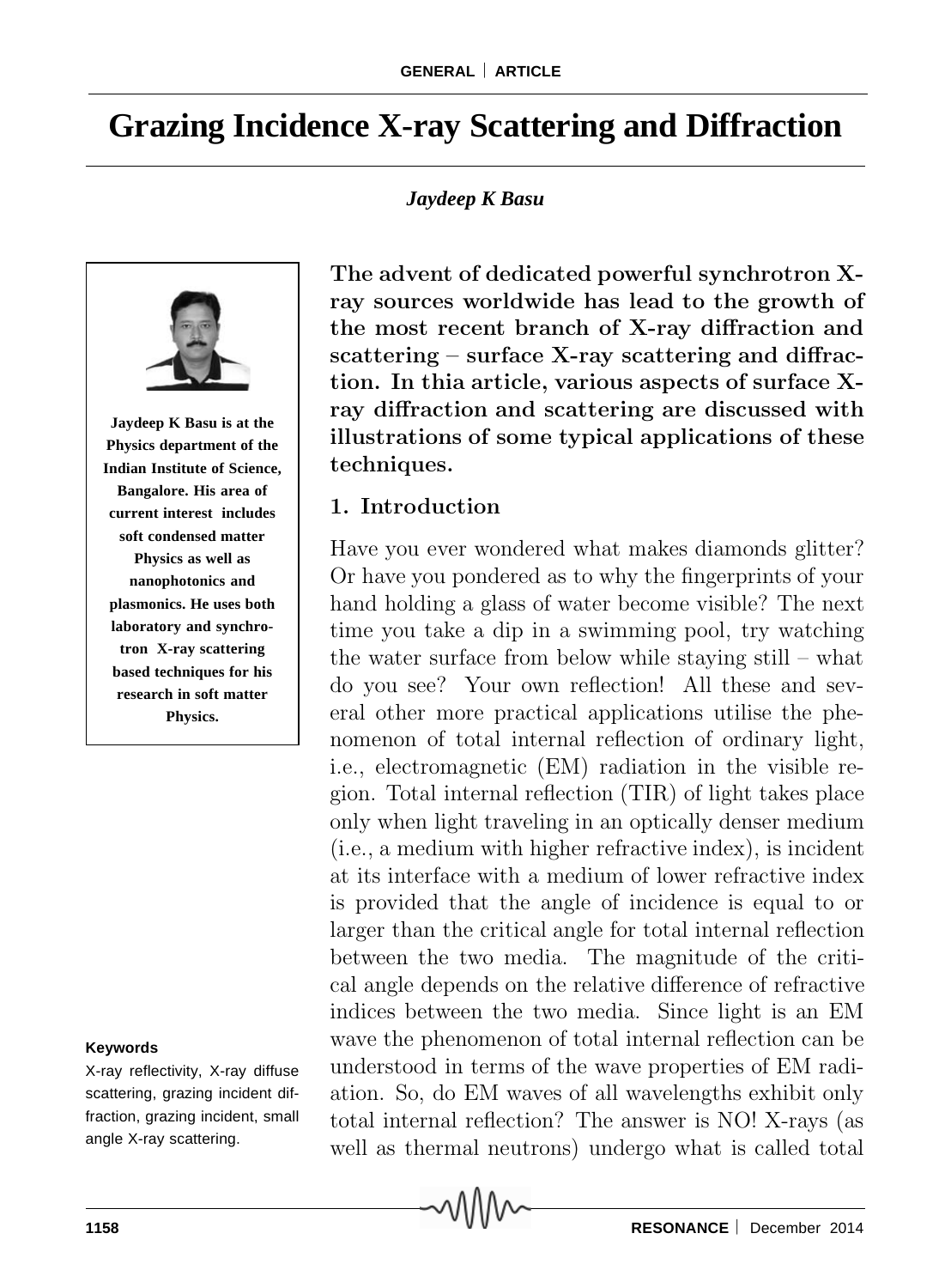external reflection (TER) at an interface! So is there a fundamental difference between ordinary light and Xrays?

To understand this, one needs to look at the mathematical expression for refractive index or more precisely the frequency dependence of the dielectric function of any material. Usually this is a complex function and is represented in terms of a sum of Lorentzian functions corresponding to certain transition frequencies. For most materials, these frequencies are in the UV–visible or lower frequency regions, hence, the dielectric constant or refractive index in the visible regime of the EM spectrum is greater than that of air/vacuum. However, at a very high frequency regime (like X-rays) it turns out that the refractive index for all materials is less than 1! The difference is extremely small but the refractive index is always smaller than 1. This implies that for X-rays we expect TER instead of TIR, since air is the medium with the highest refractive index as compared to any material medium for EM radiation at energies comparable to energy of X-rays (a few KeV). The value of a typical critical angle at the air–material interface is typically a few 100 milli degrees or less and depends on the energy of the incident X-rays as well as the electron density of the material. Thus, X-rays incident at angles smaller than or equal to the critical angle for the material, from air, will undergo TER and will not penetrate the bulk of the medium. More specifically, the X-rays propagate as evanescent waves within a small depth (typically a few nanometres) into the material medium. *Figure* <sup>1</sup> illustrates the variation of the penetration depth,  $\mu$  for several materials as a function of angle of incidence, α*<sup>i</sup>* with X-rays of wavelength  $1.54 \text{ Å}$ .

The advent of synchrotron radiation sources worldwide gave birth to the field of surface X-ray (and neutron) scattering and diffraction as a collection of techniques which enables structural studies of purely 2D materials X-rays propagate as evanescent waves within a small depth into a material medium.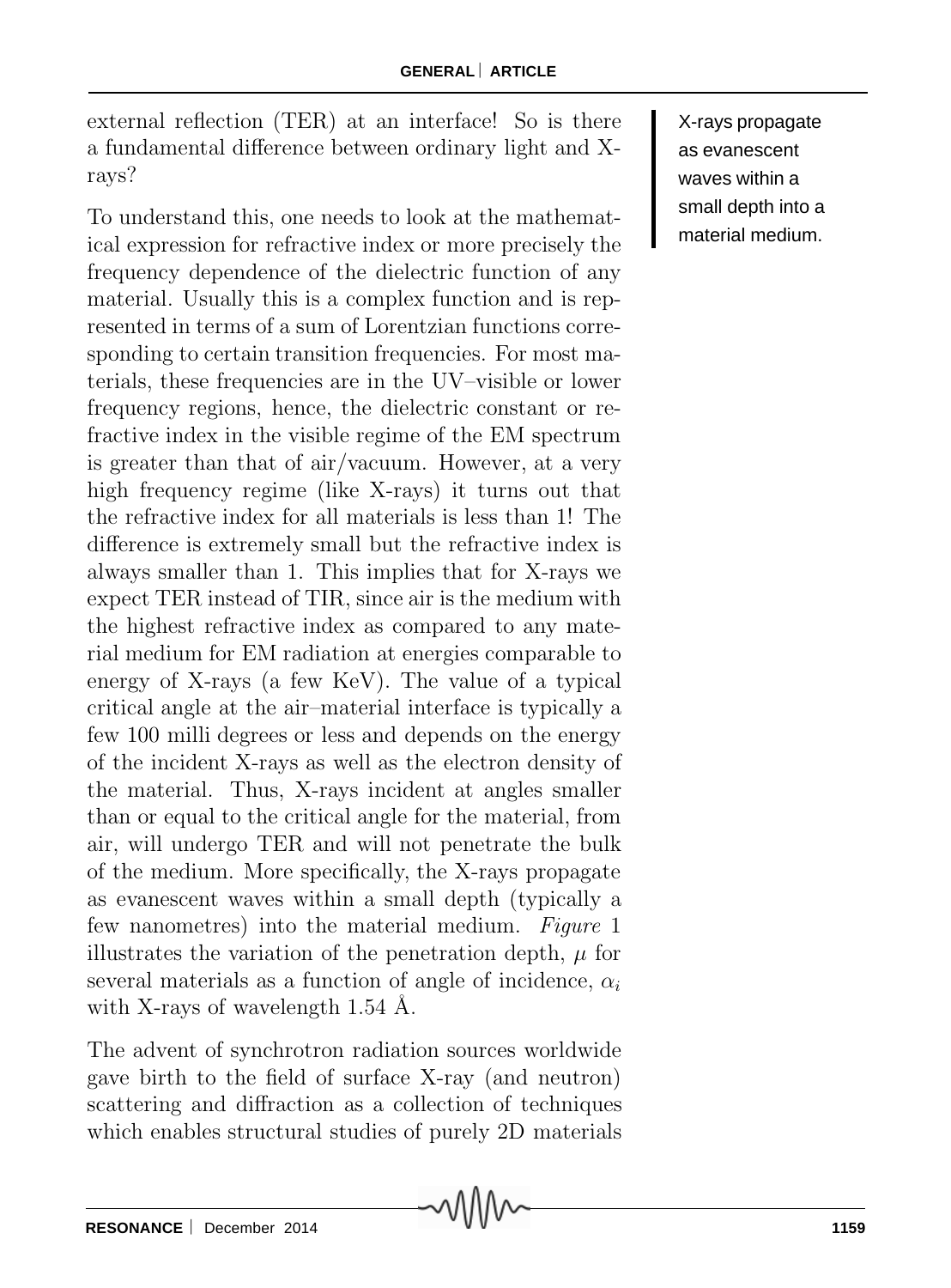

or studies of the surface of a bulk material or the interface between two bulk media. The main techniques which come under the ambit of grazing incidence X-ray scattering (GIXS) are: (i) X-ray reflectivity (XR); (ii) Xray diffuse scattering (XDS); and (iii) grazing incidence small angle X-ray scattering (GISAXS). In this article, we will not discuss the related technique of SAXS which has been nicely covered in an earlier issue of *Resonance* by Raghunathan [1]. In addition, one can also perform diffraction measurements in what is called a grazing incidence diffraction (GID) geometry. *Figure* 2 explains the beam path and configuration for all the above mentioned modes of surface X-ray scattering and diffraction.



**Figure 1**. Penetration depth vs angle of incidence for an incident X-ray of wavelength 1.54Å of Silicon (Si), Silver (Ag), Gold (Au) and Poly(methyl methacrylate) (PMMA) with respect to air/ vacuum.

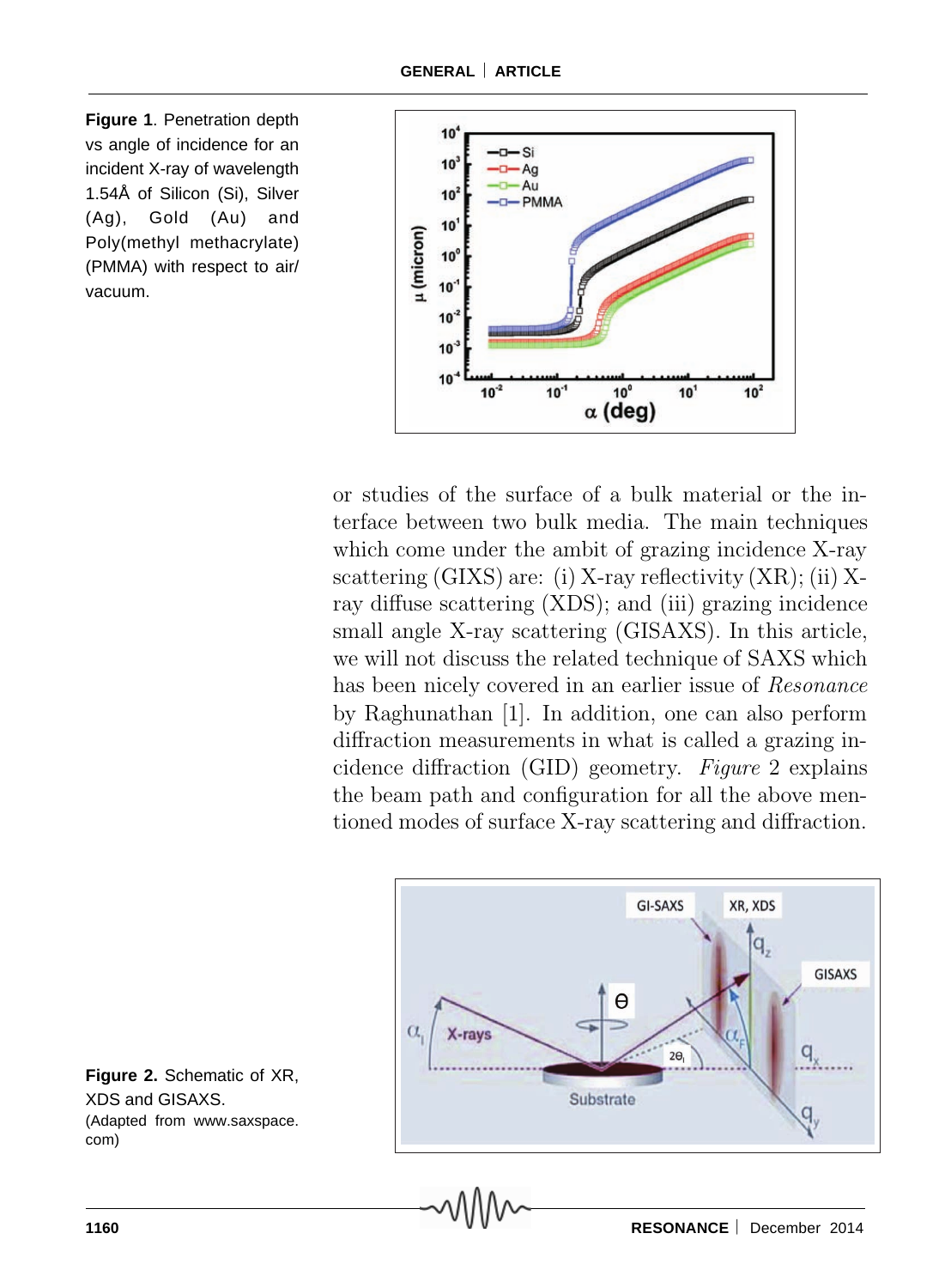We will first discuss the technique of X-ray reflectivity.

# **2. X-ray Reflectivity**

It is possible to arrive at the basic expression for X-ray specular reflectivity of a smooth surface by solving the Maxwell's wave equations for scattering of electromagnetic waves at the surface under appropriate boundary conditions for the continuity of the electric field and its derivative. The refractive index  $n$ , of a homogeneous medium, with multiple species, can be written as

$$
n = 1 - \delta + i\beta. \tag{1}
$$

For X-rays,  $\delta$  is given by

$$
\delta = \frac{r_0 \lambda^2}{2\pi} N_A \sum_i \frac{\rho_i (Z_i + f_i')}{A_i} = \frac{r_0 \lambda^2}{2\pi} \sum_i N_i = \frac{\lambda^2}{2\pi} \sum_i \varrho_i
$$
\n(2)

and  $\beta$  is related to the imaginary anomalous dispersion factor  $f''$  (which is related to the X-ray absorption coefficient) and can be written as

$$
\beta = \frac{r_0 \lambda^2}{2\pi} N_A \sum_i \frac{\rho_i f_i''}{A_i} \,. \tag{3}
$$

In the above expressions,  $r_0$  is the classical electron radius given by  $e^2/mc^2$  (which is equal to 2.8210<sup>−13</sup> cm),  $Z_i$  and  $N_i$  are respectively the atomic number and electron number density of the *i*-th element and  $f'$  is the real anomalous dispersion factor. In vacuum, the zcomponent of the wave vector (normal to the surface or xy-plane) is given by

$$
K_z = \frac{q_z}{2} = \frac{\pi(\sin\alpha_i + \sin\alpha_f)}{\lambda},\tag{4}
$$

where  $\alpha_i$  is the grazing angle of incidence. In the specular condition, where the angle of incidence  $\alpha_i$  is equal to the angle of reflection  $\alpha_f$ , this is the same as the total wave vector  $K$ . At an interface separating two media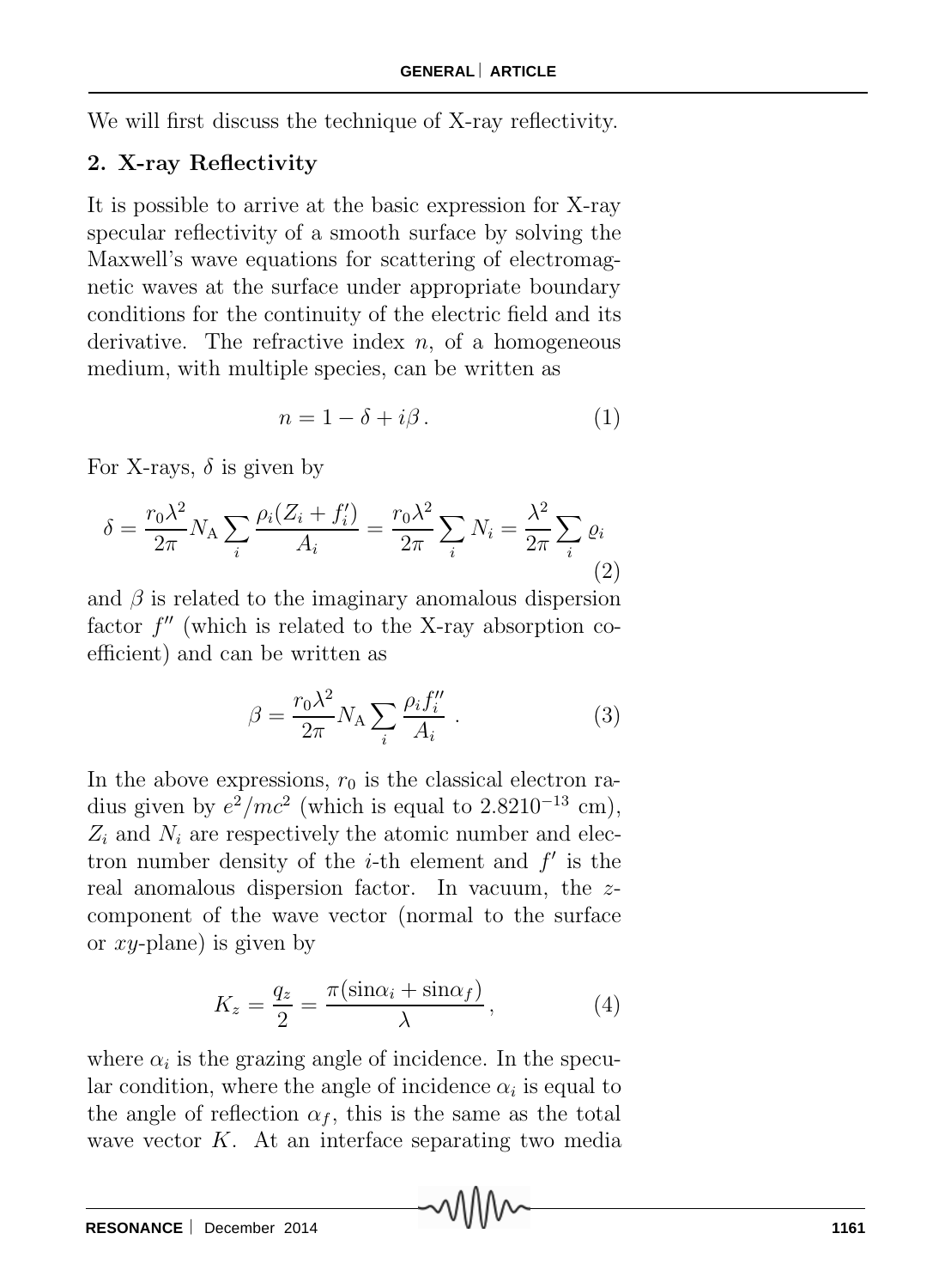Under small angle approximation the critical wave vector is independent of the wavelength of X-ray and dependent only on the electron density of the material.

with refractive indices  $n_1$  and  $n_2$ , the direction of the refracted beam can be obtained from Snell's law as

$$
n_1 \cos \alpha_i = n_2 \cos \alpha'_i. \tag{5}
$$

For the substrate with  $n_1 = 1$  and  $n_2 = n_0$ , we can obtain a real angle of incidence for which the angle of refraction  $\alpha'_i$  becomes zero provided  $n_2 < n_1$  (which is the case for any material having finite electron density) and the corresponding grazing incident angle, known as the critical angle,  $\alpha_c$ , can be written as

$$
\cos \alpha_{\rm c} = n_0 \,. \tag{6}
$$

In the *small angle approximation*, the critical angle can be written as

$$
\alpha_{\rm c} = \sqrt{2\delta} = \sqrt{\frac{\lambda^2 N_{\rm A}\rho r_0}{\pi A}}\,. \tag{7}
$$

where  $\delta$  is given by (2). Using the definition of refractive index  $n_0 = K_{2z}/K_z$ , we can get the expression (which is in general complex) for the z-component of the wave vector in the medium,

$$
K_{2z} = [K^2 - K_c^2]^{1/2} \t{, \t(8)}
$$

where  $K_c$  is the critical wave vector given by

$$
K_{\rm c} = \frac{q_{\rm c}}{2} = \frac{2\pi \sin \alpha_{\rm c}}{\lambda} \,. \tag{9}
$$

Again using small angle approximation, for a medium with  $n_0 < 1$ , we can calculate  $K_c$  and rewrite (8) as

$$
K_{2z} = [K_z^2 - 4\pi N_A \rho r_0 / A]^{1/2} . \tag{10}
$$

It is interesting to note that under small angle approximation,  $K_c$  is independent of wavelength in the X-ray energy range, and depends only on the electron density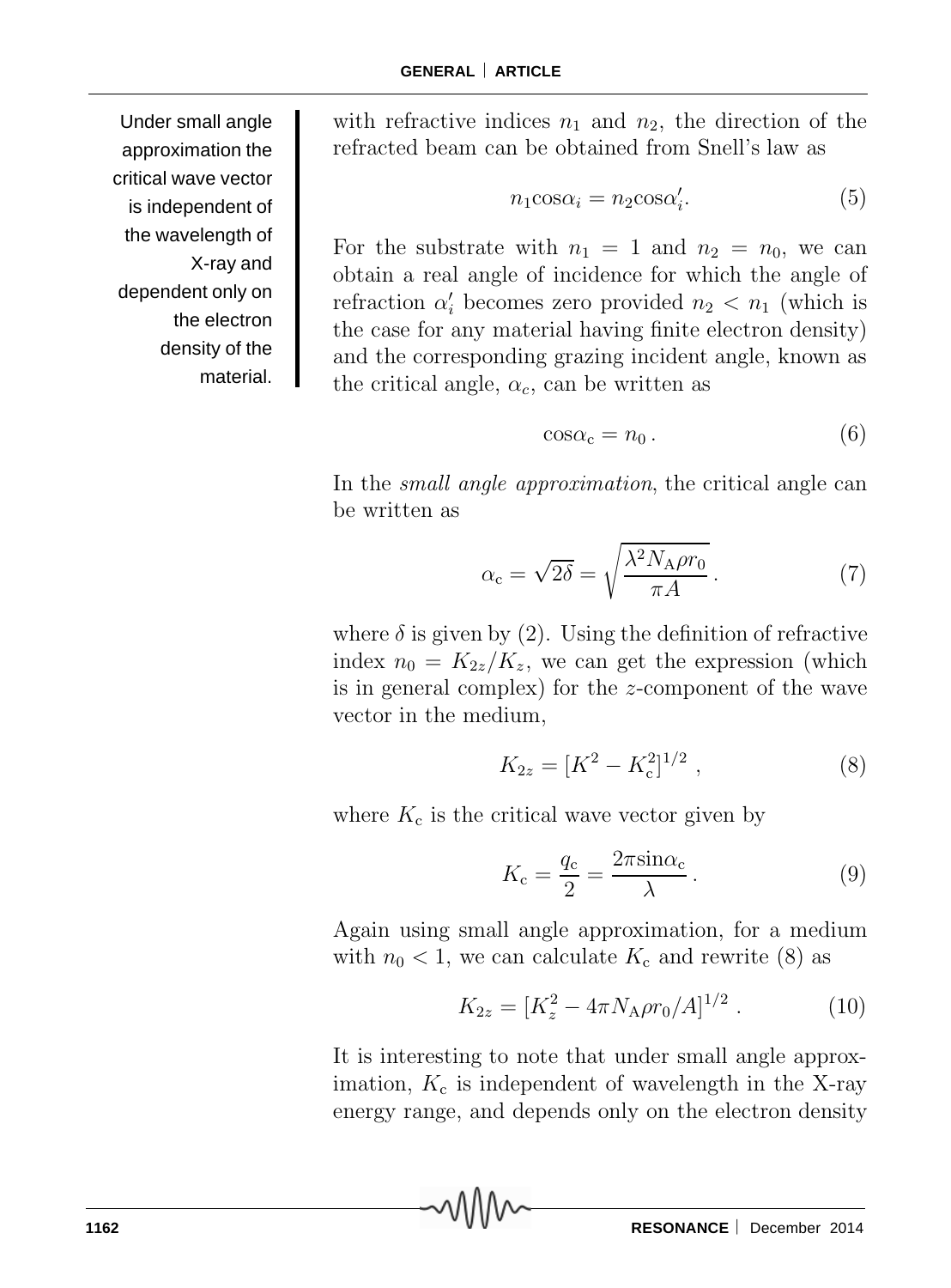of the material. The reflectance,  $r_{12}$ , for the substrate can then be written as

$$
r_{12} = \frac{K_z - K_{2z}}{K_z + K_{2z}} = \frac{q_z - q_{2z}}{q_z + q_{2z}}.\tag{11}
$$

The specular reflectivity  $R = r_{12}r_{12}^*$  can then be written in two equivalent forms as

$$
R = \left| \frac{\sin \alpha_i - n_0 \sin \alpha'_i}{\sin \alpha_i + n_0 \sin \alpha'_i} \right|^2, \qquad (12)
$$

$$
R = \left| \frac{K_z - \sqrt{K_z^2 - K_c^2}}{K_z + \sqrt{K_z^2 - K_c^2}} \right|^2.
$$
 (13)

The above expressions are known as the Fresnel law of reflectivity.

#### **2.1** *Reflectivity from Multiple Interfaces*

In the case of a thin film of finite thickness  $d$ , we have to solve the wave equations at two interfaces, namely film–vacuum/air (at  $z = 0$ ) and substrate–film (at  $z =$ d). It is interesting to note that the continuity condition at  $z = d$  will generate an extra factor, which in turn will give the reflectance at the film–substrate interface as

$$
r_{23} = \frac{K_{2z} - K_{3z}}{K_{2z} + K_{3z}} \exp(-2iK_{2z}d). \tag{14}
$$

Using simple algebra and noting the fact that  $r_{21} = r_{12}$ , we can write the reflectance from this thin film substrate system as

$$
r_0 = \frac{r_{12} + r_{23}}{1 + r_{12}r_{23}}.\t(15)
$$

We can easily extend the above calculation to the case of reflectivity for a system having M such thin layers (stratified homogeneous media), having smooth interfaces. We denote the thickness of each layer by  $d_n$ . A set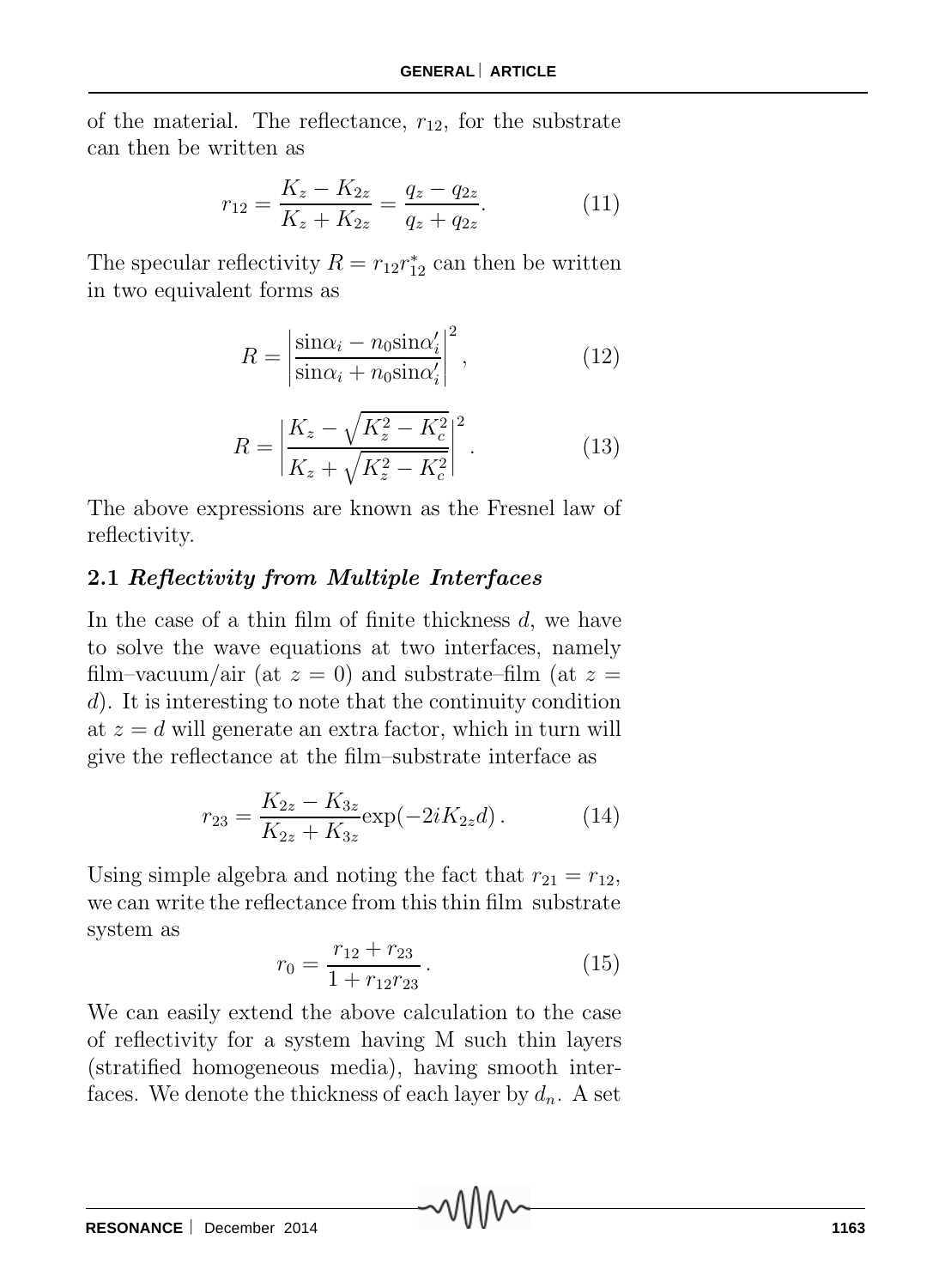of simultaneous equations similar to (15) can be solved and one can arrive at a recursive formula given by

$$
r_{n-1,n} = \exp(-2iK_{(n-1)z}d_{n-1})\frac{r_{n,n+1} + F_{n-1,n}}{1 + r_{n,n+1}F_{n-1,n}},
$$
 (16)

where

$$
F_{n-1,n} = \frac{K_{(n-1)z} - K_{nz}}{K_{(n-1)z} + K_{nz}}.
$$
\n(17)

To obtain the reflectivity of this system, one solves the recursive relation given by (16) from the bottom layer with the knowledge that  $r_{n,n+1} = 0$ , since the thickness of this medium (normally the substrate) can be taken as infinite.

So far, we have dealt only with smooth surfaces and interfaces. At this stage, we can introduce the concept of roughness. It is known that the reflectivity of a rough surface is smaller than the reflectivity of a smooth surface and this deviation increases with  $q_z$ . One can calculate the effect of roughness by approximating the scattering density profile with a series of discrete layers as discussed above and using the iterative scheme of (16). Actually, the first derivative of the scattering profile can be described, for most of the cases, as a Gaussian function. Therefore, by using Born approximation, one can write the reflectance of a rough surface as

$$
r_{n-1,n} = r_{n-1,n}^{F} \exp(-0.5q_{(n-1)z}q_{nz}\sigma_n^2).
$$
 (18)

The parameter  $\sigma_n$  is the measure of roughness between  $(n-1)$ th and *nth* interfaces, and roughness acts like a Debye Waller Factor<sup>1</sup>. Equation (18) also explains the observation that reflectance of rough surface  $(r_{n-1,n})$  deviates more from the reflectance for smooth surface,  $r_{n-1,n}^F$ as  $q_{(n-1)z}$  and  $q_{nz}$  increase with  $q_z$ . For a surface separating two media 1 and 2, (18) can be simplified, to obtain the reflectivity as

$$
R_{\text{rough}} = R_{\text{F}} \exp(-q_z^2 \sigma_{12}^2), \qquad (19)
$$

The reflectivity of a rough surface is smaller than the reflectivity of a smooth surface and this deviation increases with  $q_z$ .

1 The Debye–Waller factor (DWF), named after Peter Debye and Ivar Waller, is used in condensed matter physics to describe the attenuation of x-ray scattering or coherent neutron scattering caused by thermal motion.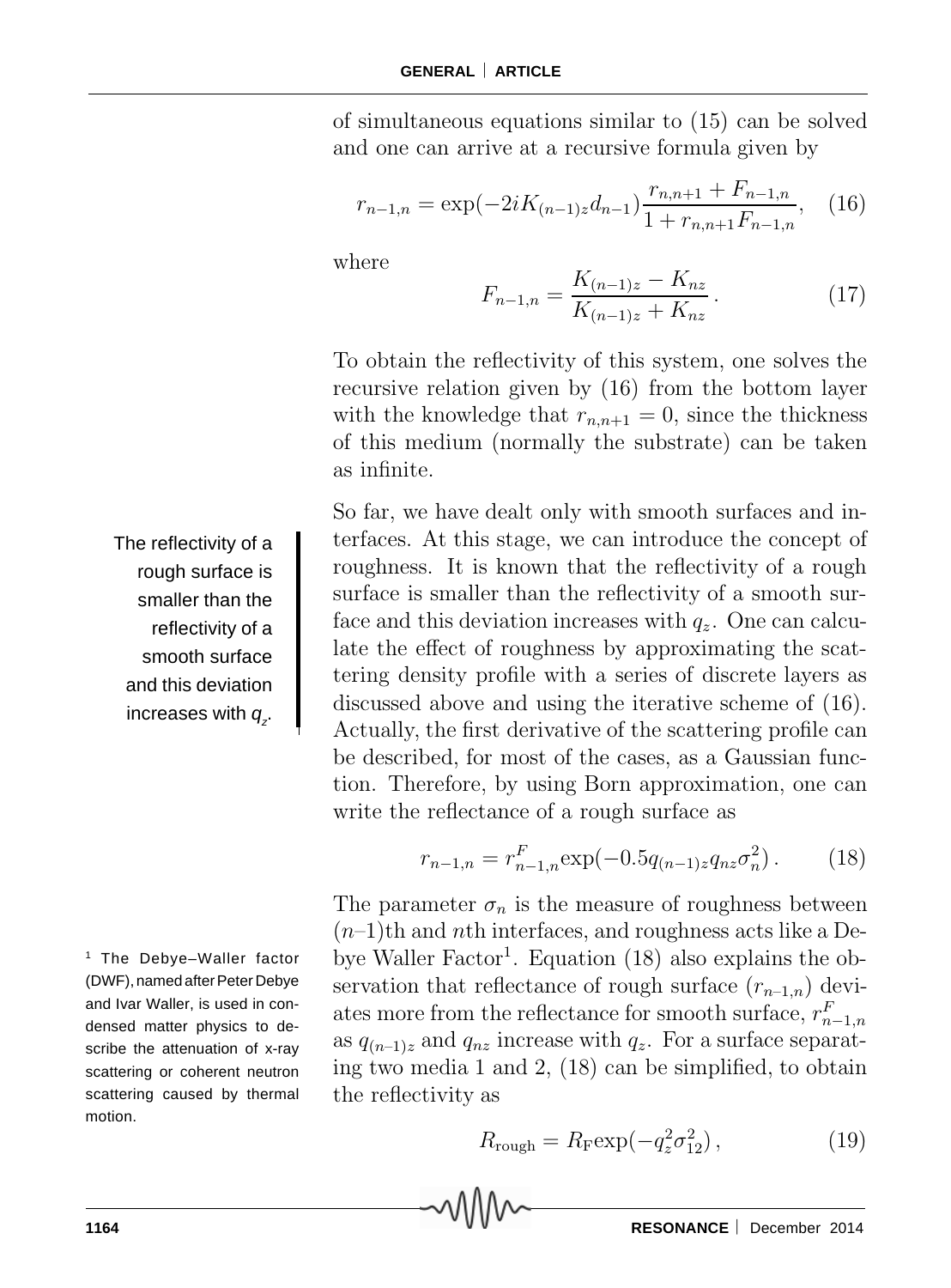

where  $R_F$  is the Fresnel reflectivity given in (12) and  $(13)$ , and  $\sigma_{12}$  represents the roughness between the interface separating media 1 and 2. In general, the roughness of the film surface brings down the reflectivity curve faster; on the other hand, the roughness of the interface of the film and the substrate reduces the amplitudes of multilayer peaks. *Figure* 3 shows typical specular reflectivity data from a film on a substrate multilayer film on a substrate. The critical angles visible in *Figure* 3b correspond to, respectively, the different layers of the film and the substrate.

# **2. X-ray Diffuse Scattering**

In the previous section, we discussed the basic formalism for X-ray reflectivity from smooth surfaces and interfaces. Although we did discuss rough surfaces, the effect of roughness was introduced by using the Born approximation. Moreover, our discussion was restricted to specular reflectivity, even for the rough surfaces. A large body of work exists on the scattering of electromagnetic radiation (mostly light or radio waves) from rough surfaces. In this regime, the interaction of the electromagnetic waves with matter is quite strong, and

**Figure 3.** a) Reflectivity vs scattering angle showing the relation of film thickness with the period of fringes. Inset shows normalized reflectivity profile, R vs  $q_z^{\,4}$  (b) Zoomed in region of reflectivity highlighting the importance of critical angle.

(Adapted from Sivasurender Chandran, Nafisa Begam and J K Basu *JAP*, 2014)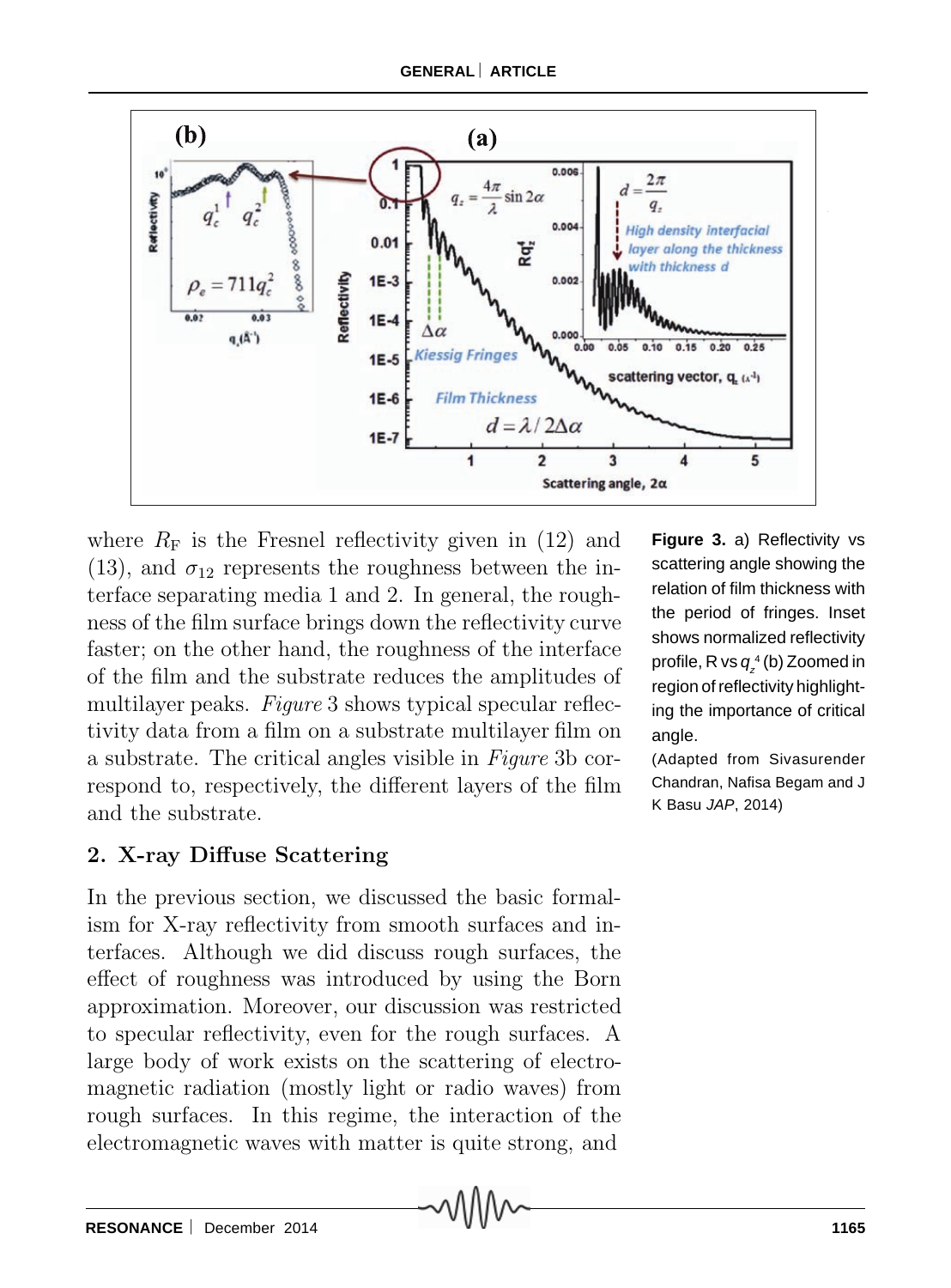the relevant wave equations are quite difficult to solve as they involve matching of boundary conditions over random rough surfaces. X-rays and neutrons, on the other hand, interact quite weakly with matter and hence, the solution of the wave equations can be performed under Born approximation.

For a plane wave incident on a medium with scattering length<sup>2</sup> density  $\rho$ , the solution of the wave equation can be written in general as

$$
\psi(r) = e^{ik_i \cdot r} + \frac{e^{ikr}}{r} f(k_f, k_i), \qquad (20)
$$

where the scattering amplitude,  $f(k_f, k_i)$ , is given by

$$
f(k_f, k_i) = \int \mathrm{d}r' \rho(r') \psi(r') e^{ik_f \cdot r'}, \qquad (21)
$$

with  $k_i$ ,  $k_f$  being the incident and scattered wave vectors, respectively. The above expression for scattering amplitude includes multiple scattering effects. If the interaction between the incident plane wave and the medium is sufficiently weak, then the first Born approximation, can be applied. In this approximation, the scattered wave function  $\psi(r')$  can be assumed to be the same as the incident plane wave and hence the scattering amplitude takes a simpler form

$$
f(k_f, k_i) = \int \mathrm{d}r' \varrho(r') e^{iq.r'}, \qquad (22)
$$

where  $q = k_f - k_i$ . The quantity that is measured experimentally is not the scattering amplitude but the differential scattering cross-section defined as

$$
\frac{\mathrm{d}\sigma}{\mathrm{d}\Omega} = |f(k_f, k_i)|^2. \tag{23}
$$

For a typical rough surface and applying (22) and (23), one can write

$$
\frac{d\sigma}{d\Omega} = \rho^2 r_0^2 \left| \int_{-\infty}^{z(x,y)} dz e^{-iq_z z} \int_{-\infty}^{+\infty} dx dy e^{-iq_x x} e^{-iq_y y} \right|^2. \quad (24)
$$

2 Total scattered beam can be assumed as the scattered flux received by a surface of area,  $\sigma$ which is placed perpendicular to the incident beam. This area  $\sigma$ is called total scattering crosssection. This surface area can be related to a parameter which has a dimension of length, *b*, as  $\sigma = 4\pi b^2$ . Here, *b* is defined as the scattering length. For further reading refer to David J Griffiths, *Introduction to Quantum Mechanics*, Prentice Hall, 1994.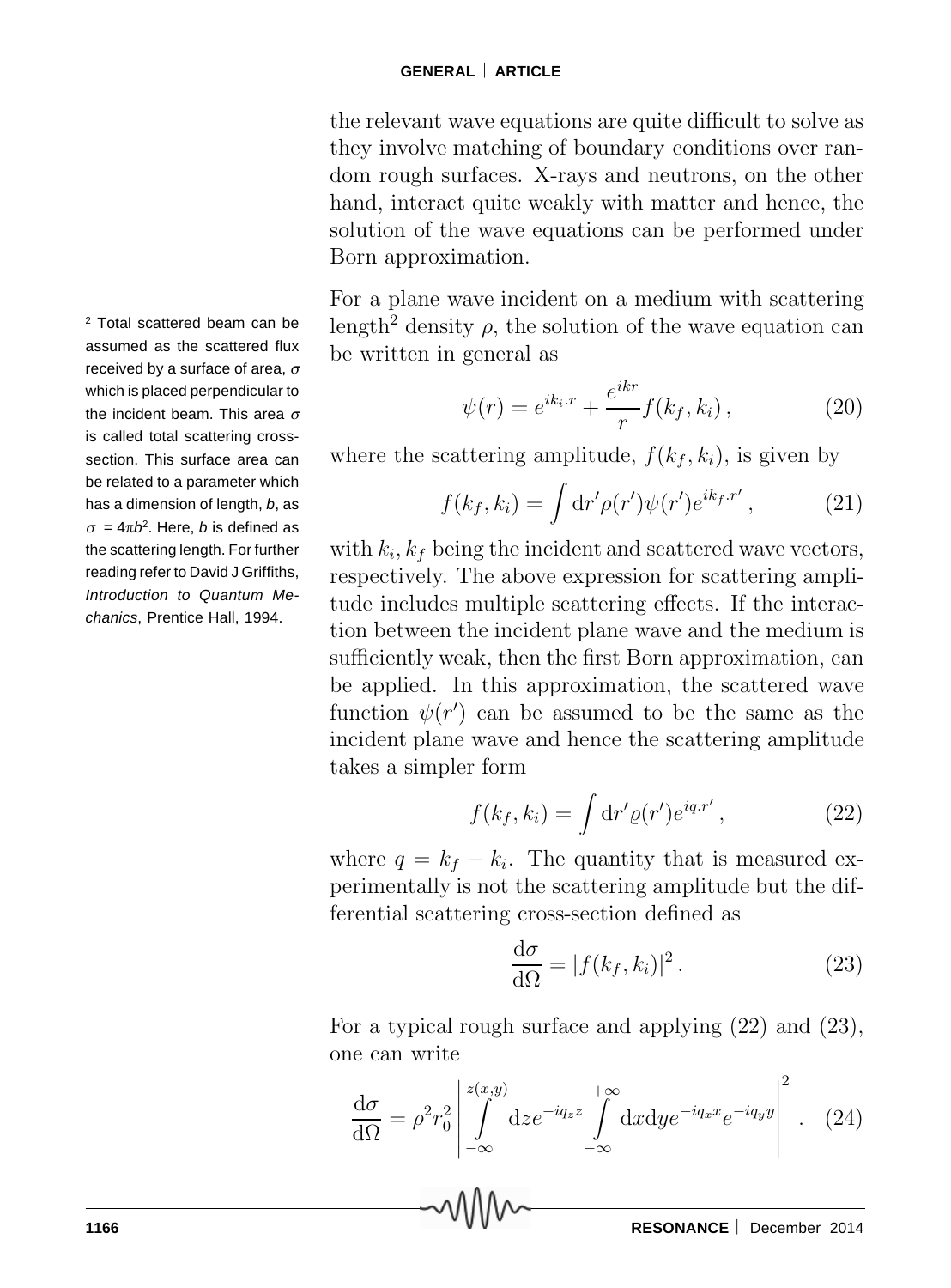Here,  $\rho = \rho r_0$ , with  $\rho$  being the electron density in the case of X-rays and  $r_0$  the scattering length (or classical radius) of electrons. For neutrons, the corresponding quantities are the number density and the neutron scattering length b, respectively. The above equation can be further simplified to

$$
\frac{d\sigma}{d\Omega} = \frac{\rho^2 r_0^2}{q_z^2} \int_{-\infty}^{\infty} dx dy \int_{-\infty}^{\infty} dx' dy' \exp(-q_z[z(x, y) - z(x', y')])
$$
  
 
$$
\times \exp(-[q_x(x - x') + q_y(y - y')]). \tag{25}
$$

To proceed further, we need to formulate a geometrical description of a rough surface. It has been found that this can be done conveniently using the concept of fractals. Let us assume that  $U = z(x, y) - z(x', y')$ is a *Gaussian random variable* whose probability distribution depends on the relative coordinates  $(X, Y) =$  $(x - x', y - y')$ . Using this variable, one can define a quantity called the height difference correlation function  $q(X, Y)$  as,

$$
g(X,Y) = \langle [z(x',y') - z(x,y)]^2 \rangle , \qquad (26)
$$

where the average denotes an ensemble average over all possible configurations of the surface. Here, an implicit assumption has been made about the stationarity and ergodicity of the *Gaussian random variable* <sup>U</sup>. There are several advantages of using this formulation for the description of surface morphology. For random variables U,  $\langle U^2 \rangle = \langle U \rangle^2 + \sigma^2$ , where  $\sigma = \sqrt{\langle U - \langle U \rangle \rangle^2}$ . For the rough surface, the heights are defined with respect to a reference surface  $\langle U \rangle = 0$ . Hence, in this case  $\langle U^2 \rangle = \sigma^2$ . In the context of description of surface morphology,  $\sigma^2$  is defined as the rms roughness of the surface. For a commonly observed type of rough surface, the rms roughness scales as a self-affine fractal<sup>3</sup>. Since statistically  $q(X, Y)$ is equivalent to  $\sigma^2$ , for isotropic self-affine rough surfaces  $q(X, Y)$  can be written as

$$
g(X,Y) = g(r) = Ar^{2\gamma}, (0 < \gamma < 1), (27)
$$

<sup>3</sup> A fractal is a natural phenomenon or a mathematical set that exhibits a repeating pattern that displays at every scale. If the replication is exactly the same at every scale, it is called a selfsimilar pattern. Self-affinity refers to a fractal whose pieces are scaled by different amounts in the *x*- and *y*-directions. For further details refer to Benoît B Mandelbrot, *The Fractal Geometry of Nature*, Macmillan, 1983.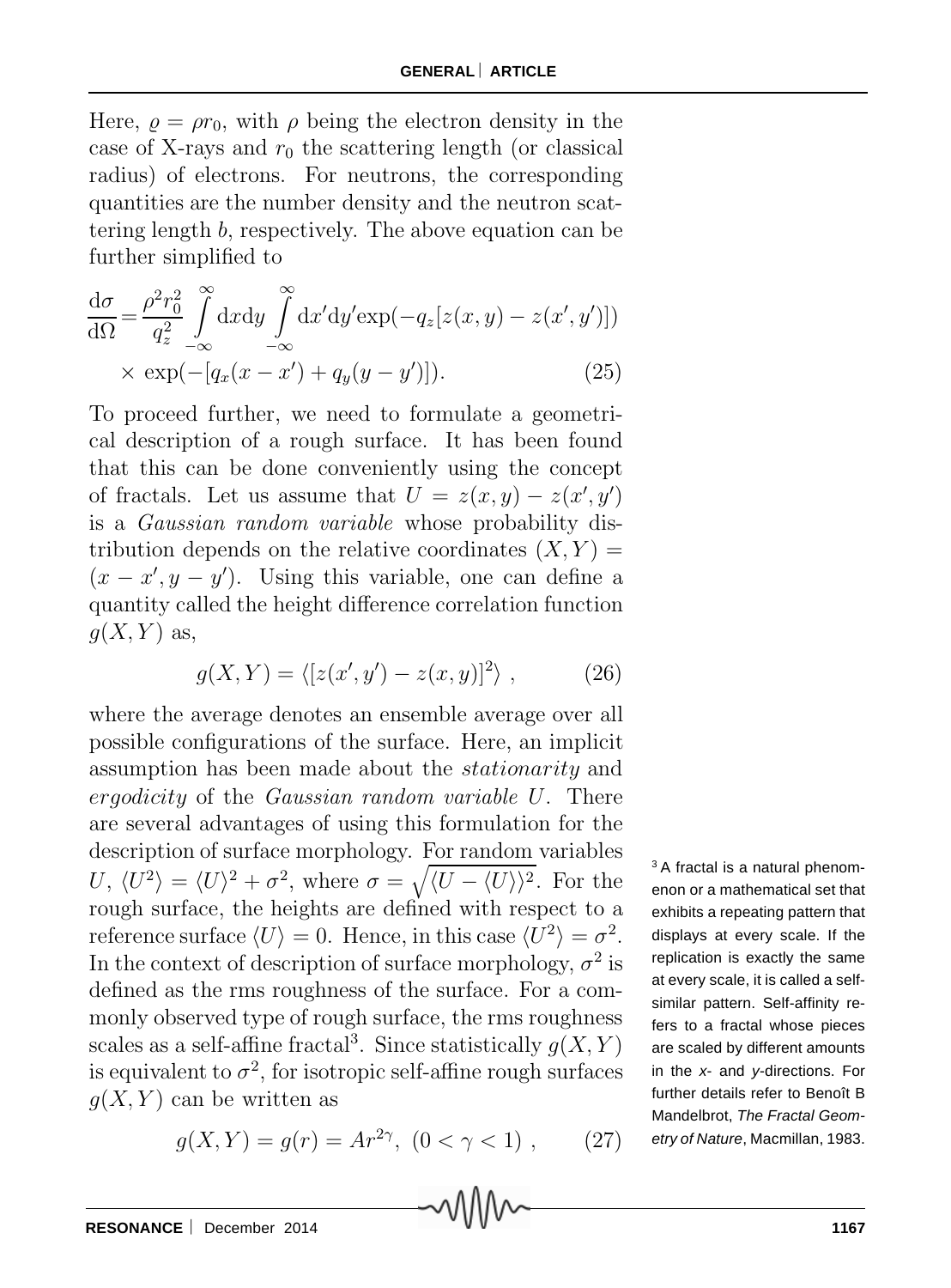where  $r = \sqrt{X^2 + Y^2}$ . This is, of course, an ideal description of a surface since for most surfaces in Nature  $q(r)$  scales as a self-affine fractal only within a finite length scale, usually limited by system size. Using the definition of  $q(X, Y) = q(r)$  in (26) we can write

$$
g(r) = \langle z(0) \rangle^2 + \langle z(r) \rangle^2 - 2\langle z(0)z(r) \rangle = 2\sigma^2 - 2C(r). \tag{28}
$$

Here  $\langle z(0)\rangle^2 = \langle z(r)\rangle^2 = \sigma^2$ . This is valid only under the assumption of *stationarity* of U.  $C(r) = \langle z(0)z(r) \rangle$  is defined as the 'height–height' correlation of the surface. It can have different forms but the form that is used most commonly is

$$
C(r) = \sigma^2 \exp(-r/\xi)^{2\gamma}.
$$
 (29)

Here,  $\xi$  is the cutoff length for height–height correlation of the surface. Using the above definitions,  $g(r)$  for isotropic rough surfaces with cutoff can be written as

$$
g(r) = 2\sigma^2 [1 - \exp(-r/\xi)^{2\gamma}].
$$
 (30)

Having developed the formalism for the statistical description of rough surfaces, we can now write down the expression for the structure factor and hence, intensity of the scattered beam from a rough surface, under the Born approximation, using the variables defined above. To calculate the scattering cross-section, a configurational average has to be performed over the different possible configurations of the random rough surface. Thus  $d\sigma/d\Omega$  becomes

$$
\frac{d\sigma}{d\Omega} = \frac{\rho^2 r_0^2}{q_z^2} \int_{-\infty}^{\infty} dx dy \int_{-\infty}^{\infty} dx' dy' \exp(-\langle q_z[z(x, y) - z(x', y')]\rangle) \exp(-[q_x(x - x') + q_y(y - y')]). \quad (31)
$$

For Gaussian random variable,

$$
\langle \exp(-iq_z[z(x,y) - z(x',y')]) \rangle
$$
  
= 
$$
\exp\left(-\frac{1}{2}q_z^2\langle [z(x,y) - z(x',y')] \rangle^2\right).
$$
 (32)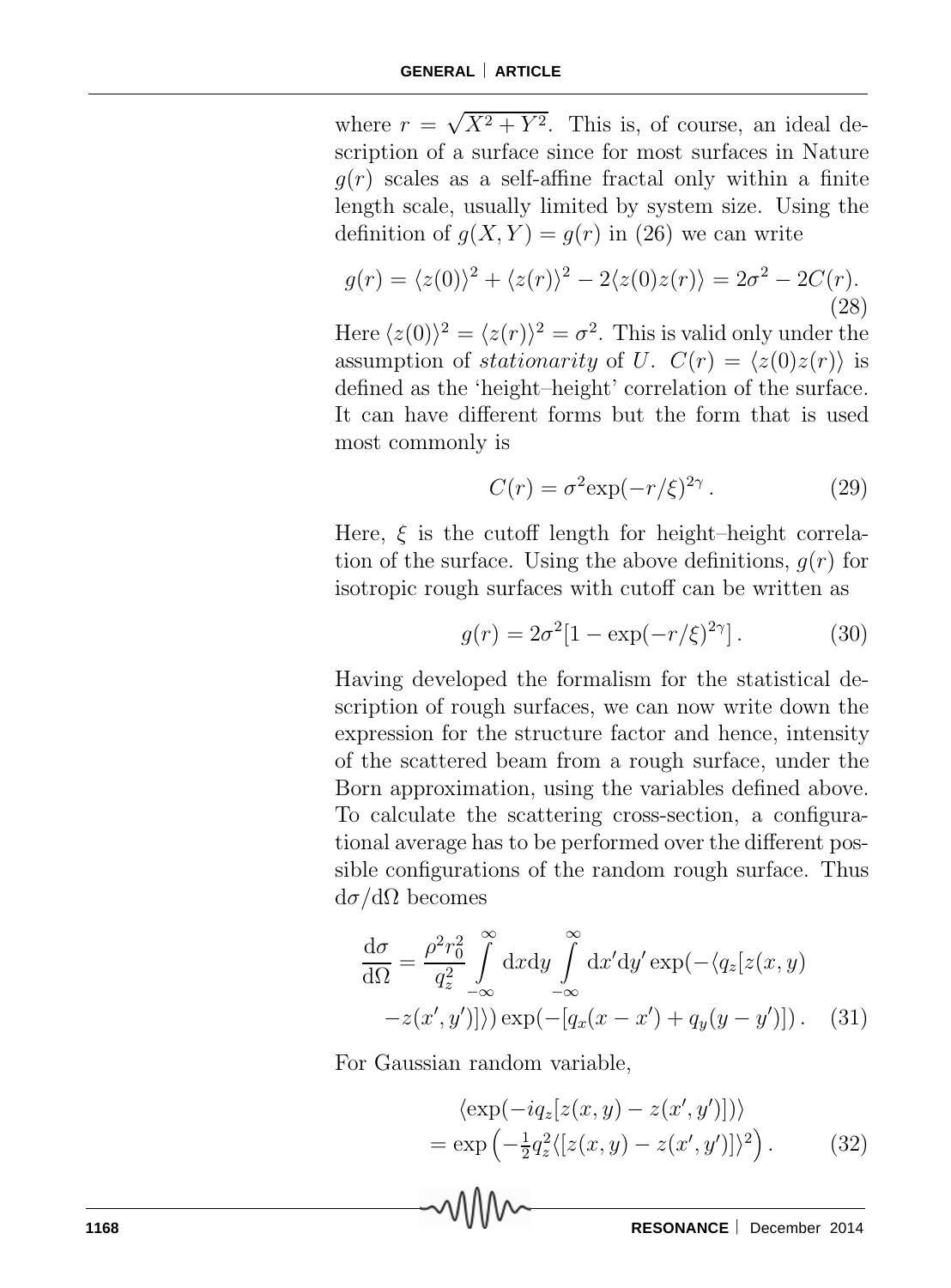Hence, with the appropriate change of variables, we can write

$$
\frac{\mathrm{d}\sigma}{\mathrm{d}\Omega} = \frac{\rho^2 r_0^2}{q_z^2} A \int_{-\infty}^{\infty} \mathrm{d}X \mathrm{d}Y e^{-q_z^2 g(X,Y)/2} e^{-i(q_x X + q_y Y)}.
$$
 (33)

Here, A is the area of the surface illuminated by the incident beam. The actual intensity detected in an experiment is obtained by convolution of the appropriate instrumental resolution function with the calculated scattering cross-section.

We next show how it is possible to arrive at the expression for specular reflectivity for a single smooth surface from (33), under the Born approximation. For a smooth surface,  $g(r) = 0$ . Hence, putting  $g(r) = 0$  in (33), we get

$$
\frac{\mathrm{d}\sigma}{\mathrm{d}\Omega} = 4\pi^2 \frac{\rho^2 r_0^2}{q_z^2} A \delta(q_x) \delta(q_y) , \qquad (34)
$$

where

$$
\delta(q_x) = \frac{1}{2\pi} \int_{-\infty}^{\infty} dX e^{-iq_x X}.
$$
 (35)

Reflectivity is defined as  $R = I^{\text{det}}/I^{\text{inc}}$ , where  $I^{\text{det}}$  is the intensity received by the detector and  $I<sup>inc</sup>$ , the incident beam intensity, is given by incident beam flux  $\times$  area of the beam normal to the surface which is  $A\sin\alpha_i$ . Hence, we can write reflectivity  $R$  as

$$
R = \frac{1}{A \sin \alpha_i} \int \frac{d\sigma}{d\Omega} d\Omega = \frac{4\pi^2}{q_z^2} \rho^2 r_0^2 \frac{1}{\sin \alpha_i} \int \delta(q_x) \delta(q_y) d\Omega.
$$
\n(36)

Using transformation of coordinates,  $d\Omega$  can be written as

$$
d\Omega = \frac{dq_x dq_y}{k_0^2 \sin \alpha_i}.
$$
 (37)

Using  $(37)$  in  $(36)$ , reflectivity R can be written as

$$
R = \frac{16\pi^2 \rho^2 r_0^2}{q_*^4}.
$$
\n(38)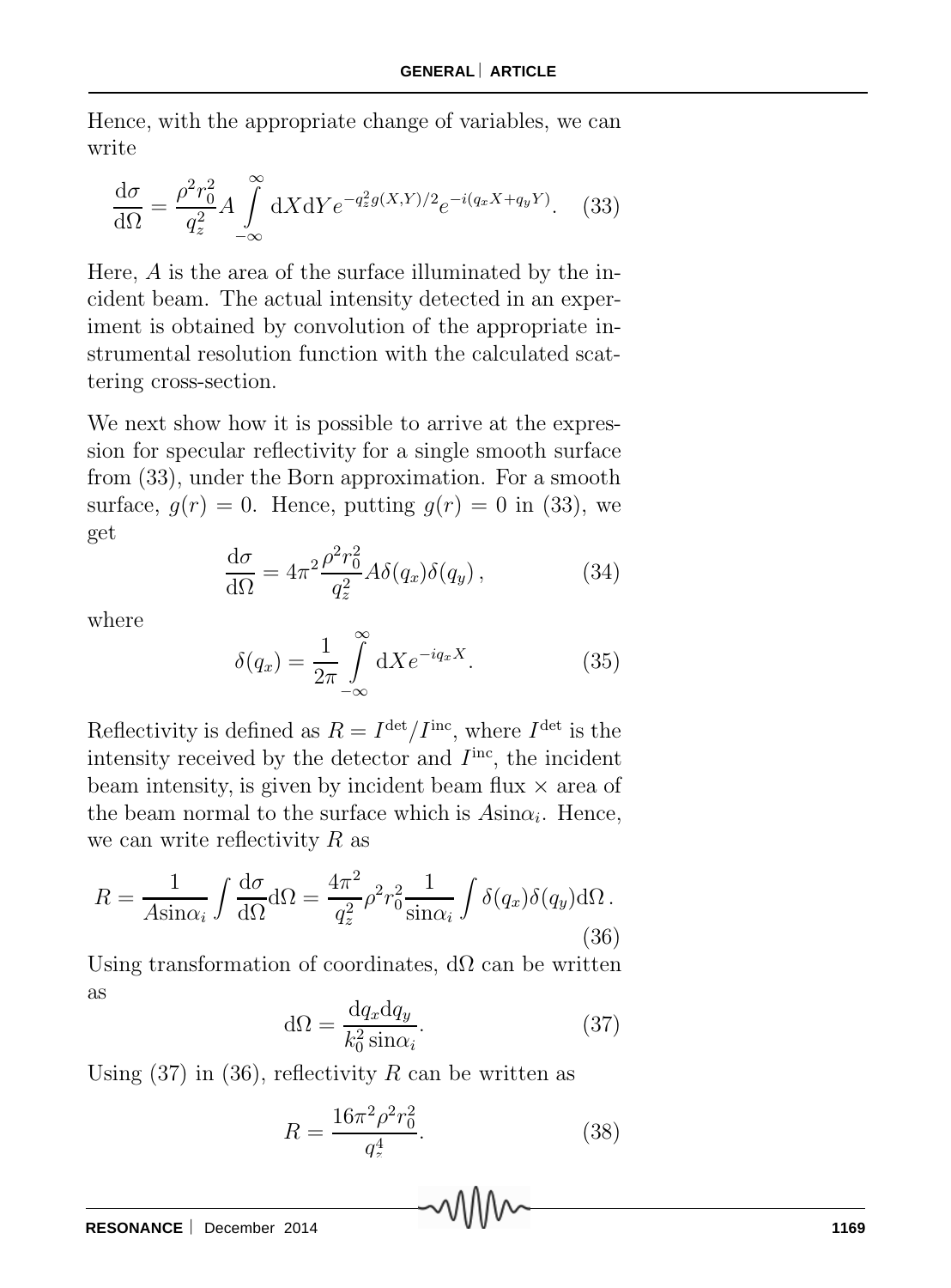This expression is the Fresnel reflectivity of a smooth surface under the Born approximation and can be obtained in the asymptotic limit of the exact Fresnel reflectivity shown earlier in (15).

For any other non-zero form of  $q(r)$ , the total scattering consists of both the specular and the off-specular or diffuse components; For isotropic self-affine rough surfaces without cutoff, the scattering cannot be separated into specular and diffuse components, hence total intensity has to be calculated. The expression for scattering cross-section in (33) can then be simplified using a change of variables from rectilinear to polar coordinates. Using the substitutions  $X = r \cos \alpha$  and  $Y = r \sin \alpha$  we can write  $dXdY = rdrd\alpha$ . Equation (33) can then be written as

$$
\frac{d\sigma}{d\Omega} = \frac{\rho^2 r_0^2}{q_z^2} A \int_{-\infty}^{\infty} dX dY e^{-q_z^2 g(X,Y)/2} e^{-i(q_x X + q_y Y)}
$$

$$
= \frac{\rho^2 r_0^2}{q_z^2} A \int_{0}^{2\pi} d\alpha e^{[-i(q_x r \cos \alpha + q_y r \sin \alpha)]} \int_{0}^{\infty} dr r e^{-\frac{1}{2} q_z^2 g(r)} .
$$
(39)

Using the definition

$$
J_0(x) = \frac{1}{2\pi} \int_0^{2\pi} e^{ix\sin\alpha} d\alpha, \qquad (40)
$$

the above equation can be written as

$$
\frac{d\sigma}{d\Omega} = \frac{2\pi\rho^2 r_0^2}{q_z^2} A \int_0^\infty dr r e^{-(1/2)q_z^2 g(r)} J_0(q_r r) , \qquad (41)
$$

where  $q_r = \sqrt{q_x^2 + q_y^2}$ . The total scattering intensity can then be written as

$$
I = I_0 \frac{2\pi \rho^2 r_0^2}{q_z^2 \sin \alpha_i} \int_0^\infty dr r e^{-(1/2) q_z^2 g(r)} J_0(q_r r) \otimes \mathcal{R}(q_x, q_y, q_z) .
$$
\n(42)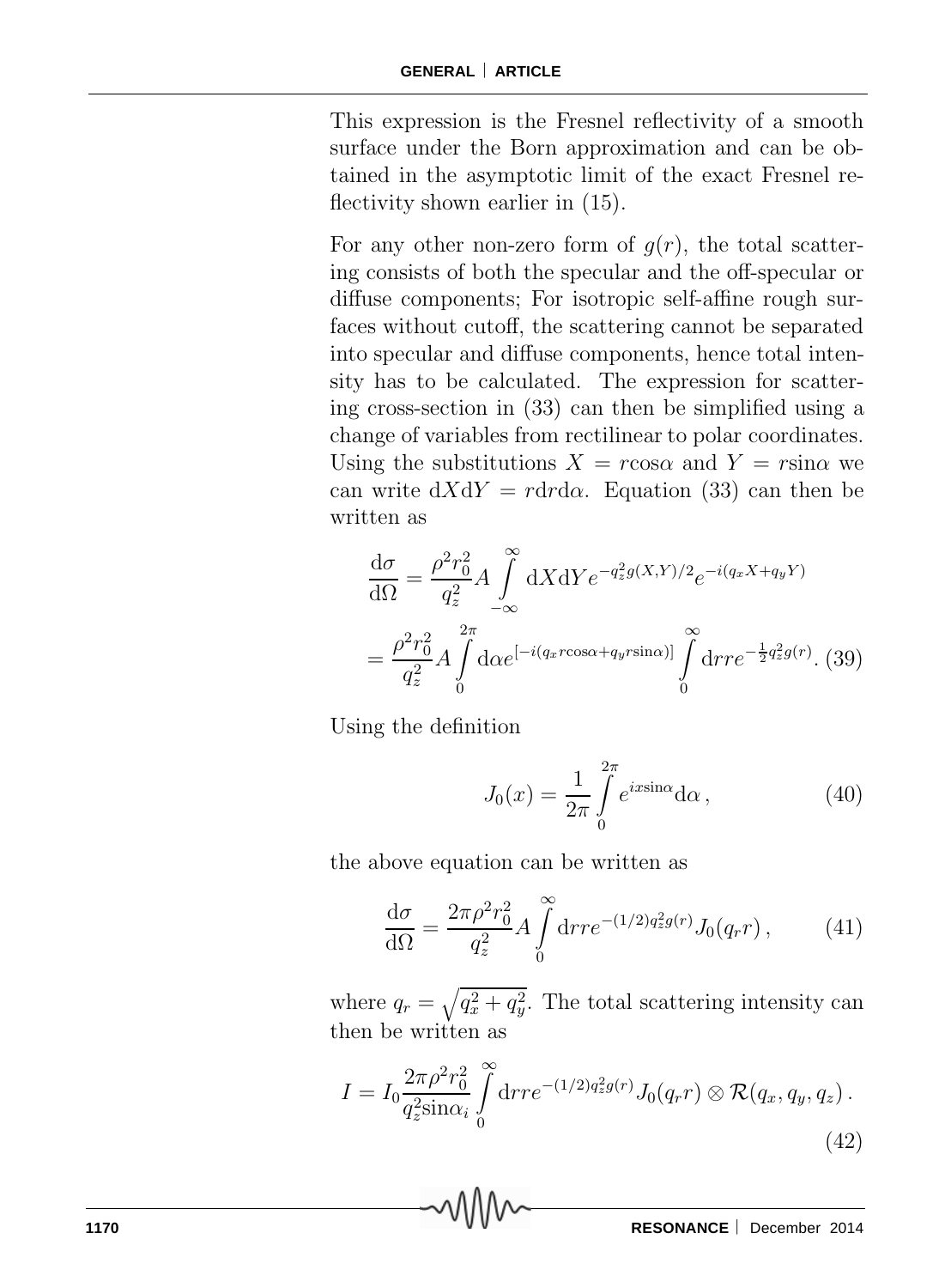Here,  $\mathcal{R}(q_x, q_y, q_z)$  is the instrumental resolution function. This function takes into account the wave vector resolution of the set up used for measurements and has contributions from the angular and wavelength resolution. In most cases, however, diffuse scattering, which arises due to correlation of heights as a function of lateral displacement, is weak compared to the specular component and it is possible to separate out the two. The correlation function in such cases takes the form as given in (29) and hence, using this form of  $g(r)$ , (33) can be written as

$$
\frac{\mathrm{d}\sigma}{\mathrm{d}\Omega} = \frac{\rho^2 r_0^2}{q_z^2} A e^{-q_z^2 \sigma^2} \int\limits_{-\infty}^{\infty} \mathrm{d}X \mathrm{d}Y e^{q_z^2 C(X,Y)} e^{-i(q_x X + q_y Y)}.
$$
\n(43)

The above equation can be split into two parts: specular and diffuse. The specular component yields the specular reflectivity following (38) as

$$
R = \frac{16\pi^2 \rho^2 r_0^2}{q_z^4} e^{-q_z^2 \sigma^2}.
$$
 (44)

The diffuse intensity, I*d*, can be written as

$$
I_d = I_0 \frac{\rho^2 r_0^2}{q_z^2 \sin \alpha_i} e^{-q_z^2 \sigma^2} \int \int dX dY (e^{q_z^2 C(X,Y)} - 1)
$$
  

$$
e^{-i(q_x X + q_y Y)} \otimes \mathcal{R}(q_x, q_y, q_z).
$$
 (45)

In most experiments, the out-of-plane  $(q_y)$  resolution is kept coarse to effectively integrate out this component of scattering (refer *Figure* 2). In that situation, the observed intensity can be written as

$$
I_d = I_0 \frac{\rho^2 r_0^2}{q_z^2 \sin \alpha_i} e^{-q_z^2 \sigma^2} \int \int dX dY (e^{q_z^2 C(X,Y)} - 1) e^{-iq_x X}
$$

$$
\int dq_y e^{iq_y Y} \otimes \mathcal{R}(q_x, q_z)
$$
(46)

$$
= I_0 \frac{\rho^2 r_0^2}{q_z^2 \sin \alpha_i} e^{-q_z^2 \sigma^2} \int \int dX (e^{q_z^2 C(X,0)} - 1) e^{-iq_x X} \otimes \mathcal{R}(q_x, q_y).
$$
\n(47)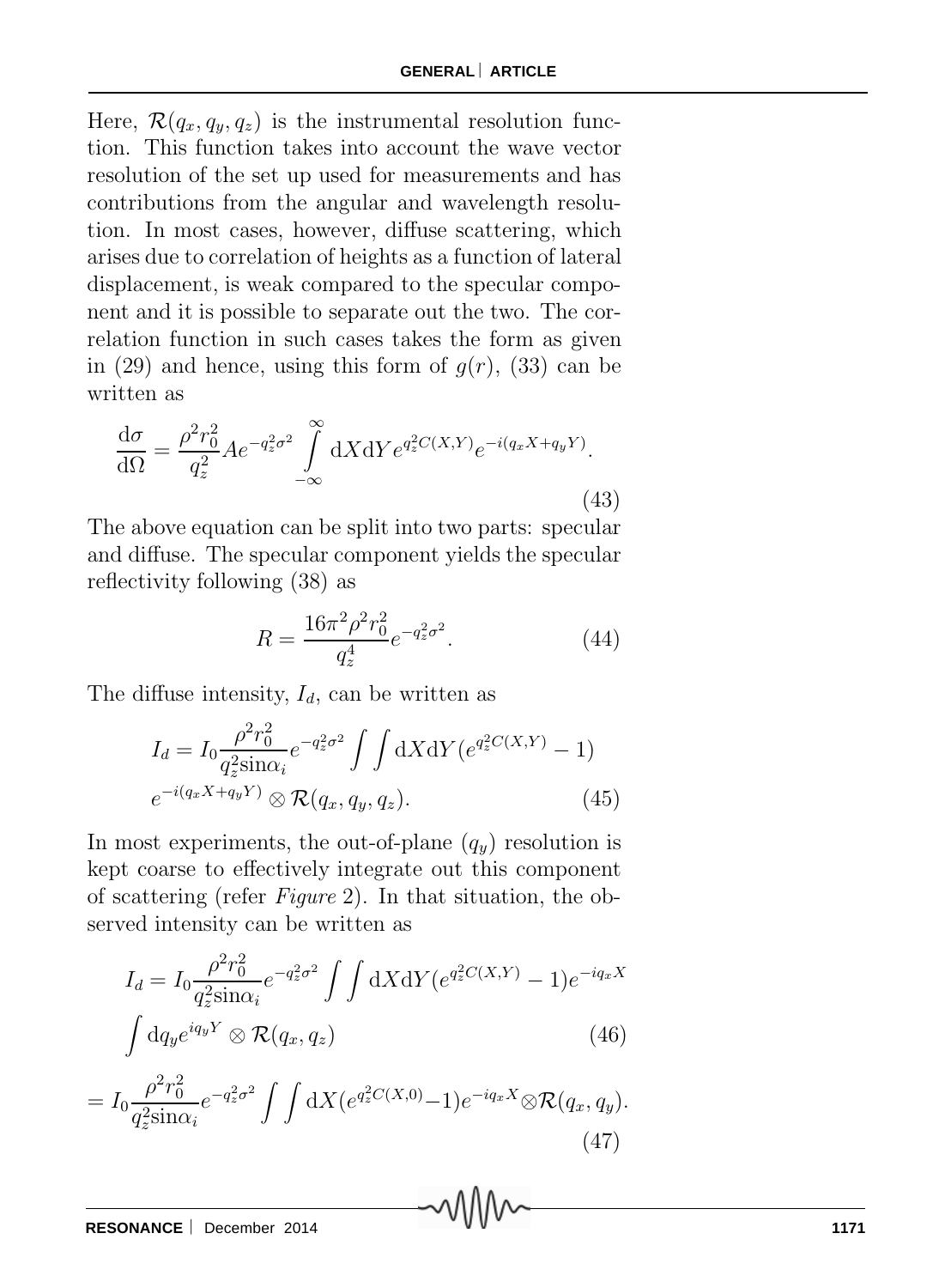# **3. Grazing Incidence SAXS**

Grazing incidence small angle X-ray scattering provides information about both lateral and normal ordering at a surface or inside a thin film. This technique combines features from SAXS as well as specular and diffuse Xray reflectivity. Here, X-rays are incident on the sample at very small grazing angles to the surface and below the critical angle,  $\alpha_c$ . As explained earlier, this provides the surface sensitivity due to the TER of X-rays below  $\alpha_c$ . In order to make X-ray scattering surface sensitive, typically a grazing incidence angle is kept either below or above the critical angle of the material of the film but always below that of a substrate. When the incident angle is below the critical angle of the film the measurement is sensitive to surface lateral density heterogeneities and when it is above the critical angle of the film it is sensitive to density fluctuations at buried interfaces of the film. The actual choice depends on the system to be studied. In the scattering plane, the GISAXS intensity distribution corresponds to a detector scan in diffuse scattering. For rough surfaces, which contain inhomogeneities in  $\rho(z)$  in a direction parallel to the surface, the scattering in non-specular direction is not zero, and one gets what is known as *off-specular* or *diffuse* scattering. The scattering vector **<sup>q</sup>** in such a diffuse scattering measurement contains finite  $q_x$  and  $q_y$ components. The result then gives information about the surface topology or  $\rho(z)$  in the x or y direction. The different components of the scattering vectors are given by

$$
q_x = k_0 \cos \alpha_f \cos 2\theta_f - \cos \alpha_i, \qquad (48)
$$

$$
q_y = k_0 \cos 2\theta_f \sin \alpha_f,\tag{49}
$$

$$
q_z = k_0 \sin \alpha_i + \sin 2\theta_f, \tag{50}
$$

where the angles are as defined in *Figure* 4 and  $k_{in}$  =  $k_0 = \left(\frac{2\pi}{\lambda}\right)$ ,  $\lambda$  being the wavelength of incident X-rays.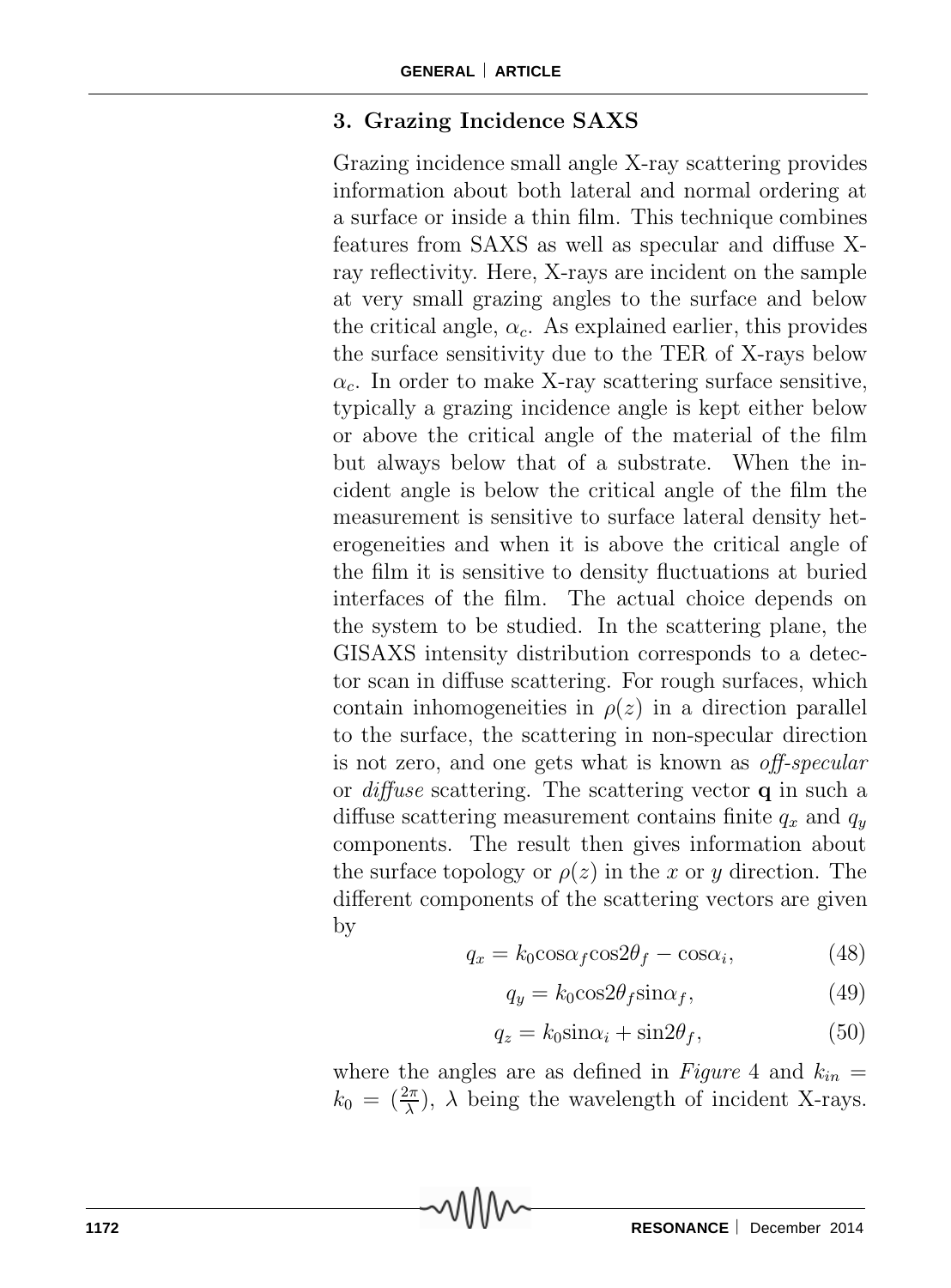The scattering intensity  $I(q)$  for a lateral electron density fluctuation on the surface can be described as

$$
I(q) = \langle F^2 \rangle S(q) \tag{51}
$$

where F is the form factor and  $S(q)$  is the structure factor. The structure factor describes the spatial arrangement of the objects on the surface and thus their lateral correlations. It is the Fourier transform of autocorrelation function of the object positions. In the simple Born approximation,  $F$  is the Fourier transform of the shape function of the objects and is defined as

$$
F(\bar{q}) = \int\limits_V \exp(i\bar{q}.\bar{r}) \mathrm{d}^3 r. \tag{52}
$$

An example of the contribution from the form factor and the structure factor is shown in *Figure* 4b and c. The full GISAXS intensity map can be theoretically described within the framework of the Distorted-Wave Born-Approximation. GISAXS allows us to record in situ, the scattering pattern, as a continuous function of surface concentration to observe any morphological transitions.



**Figure 4.** (a) Schematic illustration of the GISAXS set up. (b) The intensity due to spherical form factor and (c) hexagonal arranged spheres. (Adapted from [6])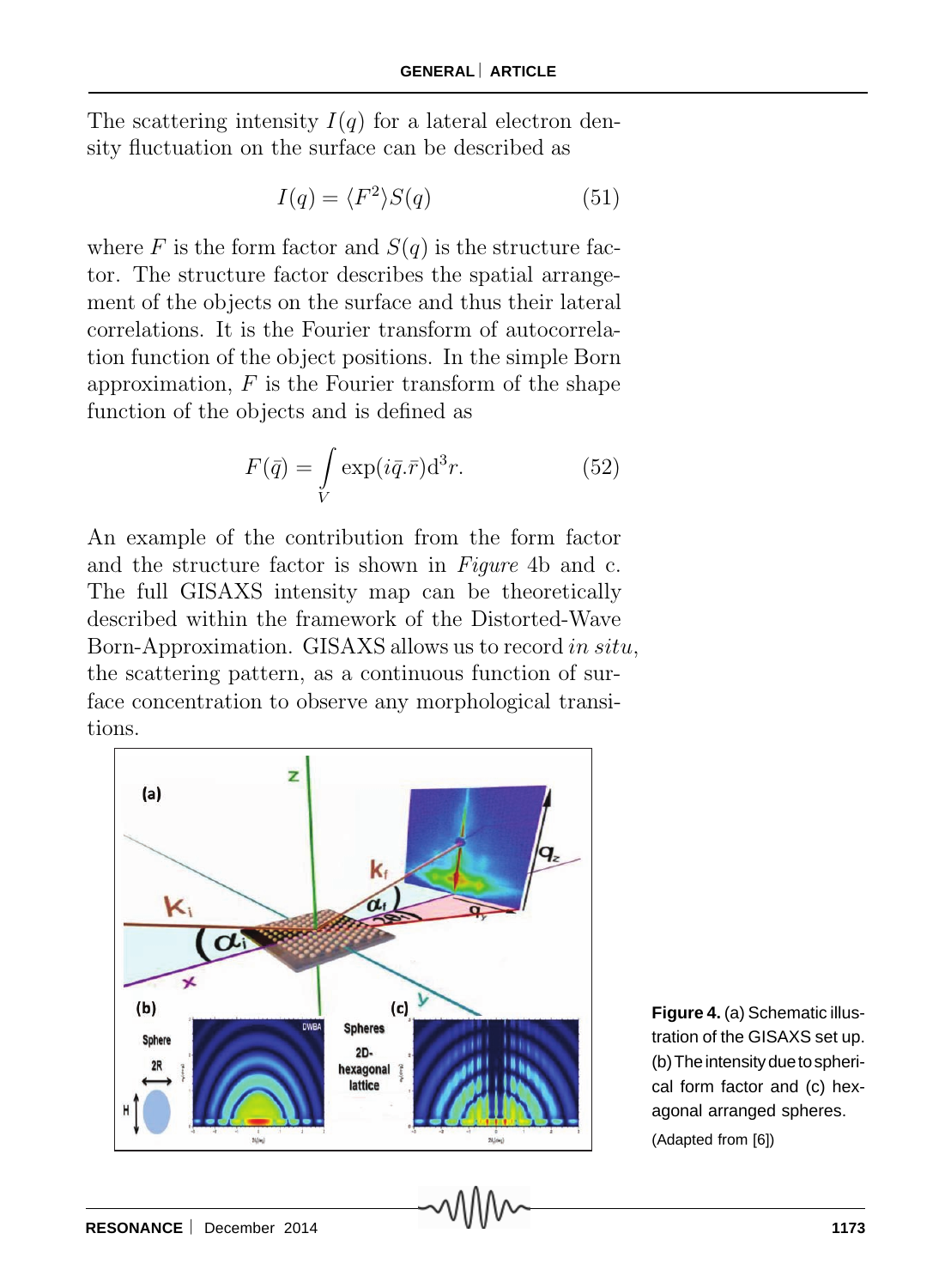# **4. Grazing Incidence Diffraction**

In typical GID experiments the evanescent wave is diffracted by lateral two-dimensional order in the monolayer. If the order is crystalline the evanescent wave may be Bragg scattered from a grain which is oriented such that its h, k lattice 'planes' make an angle  $\theta_{hk}$  with the evanescent beam fulfilling the Bragg condition  $\lambda =$  $2d_{hkl}$ sin $\theta_{hk}$ . There is no restriction on the *z*-component of the Bragg scattered beam – the Bragg scattered ray may go deeper into the liquid or it may go out of the liquid at an exit angle  $\alpha_f > 1$ . This is the fundamental difference between the nature of the reciprocal space structure of 2D and conventional 3D crystals. Consider now the variation of intensity with exit angle  $\alpha_f$  near  $\alpha_c$ . The Bragg scattered ray with  $\alpha_f = -\alpha_c$  will be totally reflected by the interface and will interfere constructively with the Bragg scattered ray with  $\alpha_f = +\alpha_c$ . The exit beam will therefore have a maximum at  $\alpha_f = +\alpha_c$ .

**Figure 5.** Schematic of GID geometry. (Adapted from [2].)

*Figure* 5 shows the geometry for in-plane diffraction. The grazing incidence beam illuminates a certain footprint of the surface (as shown at the botton of *Figure* 5). A Soller collimator can transmit X-ray photons from

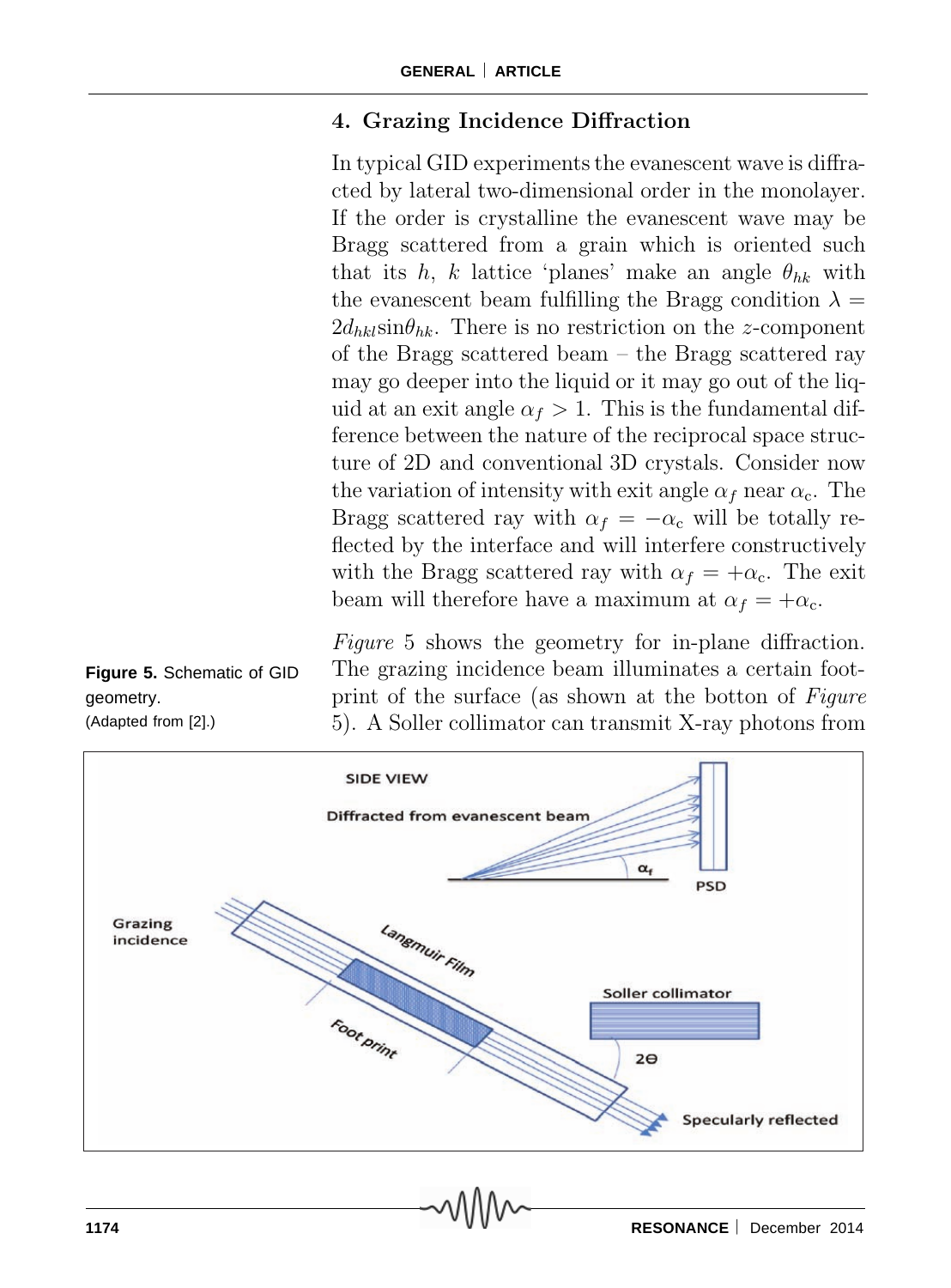part of this footprint if they are diffracted a lateral angle of  $2\theta$  and within a fan of vertical angles  $\alpha_f$  from the horizon and up to a practical upper limit of around 10*◦*. The vertical angle  $\alpha_f$  is determined by a position sensitive detector (PSD) aligned vertically. In this geometry one thus determines the lateral  $(q_{xy})$  as well as the vertical  $(q_z)$  components of the scattering vector. Assume now that the sample has 2D (quasi) long range order. This implies that for appreciable scattering to take place  $q_{xy}$  must coincide with a reciprocal lattice vector  $q_{hk}$ with integer coordinates  $(h, k)$  and length  $(4\pi/\lambda)\sin\theta_{hk}$ . Since most 2D monolayers are found to be composed of randomly oriented 2D crystallites, these systems are essentially a 2D *powder*. Hence, there will always be a crystallite grain with reciprocal lattice vector q*hk* coinciding with q*xy* in the crossed beam area of the footprint. There is no selection rule on  $q_z$  but the intensity along the  $(h, k)$  Bragg rod is modulated with the square of the molecular form factor, cf. right part of *Figure* 6. The form factor of a rod or of a cigar shaped molecule is a disc perpendicular to the molecular axis. Assume first that the rod-like molecules are perpendicular to the surface. The intensity along any Bragg rod will then have its maximum at the horizon. Next, assume that the

**Figure 6.** The left part of the figure shows the general scattering geometry.  $\bm{k}_{_{\!f}}$  and  $\bm{{\mathsf{k}}}_{_{\!f}}$  are the wave vectors of the incident and diffracted beams respectively. The scattering vector  $q = k_i k_i$  has components  $|q_{\nu}| \leq 2k \sin \theta$  parallel to the monolayer plane and  $q_z$   $=$ *k* sin  $\alpha$ <sub>*f*</sub> perpendicular to it. Diffraction takes place when *q* coincides with a reciprocal lattice point, (1,0,3) in this particular case. The right figure shows that in reciprocal space, the scattering from a 2D crystal extends in rods (Bragg Rods) in the  $q_z$  direction, perpendicular to the plane of the monolayer and to its reciprocal 2D net. The scattering vector *q* must end on an (*h*, *k*) Bragg Rod for Bragg diffraction. (Adapted from [2]).